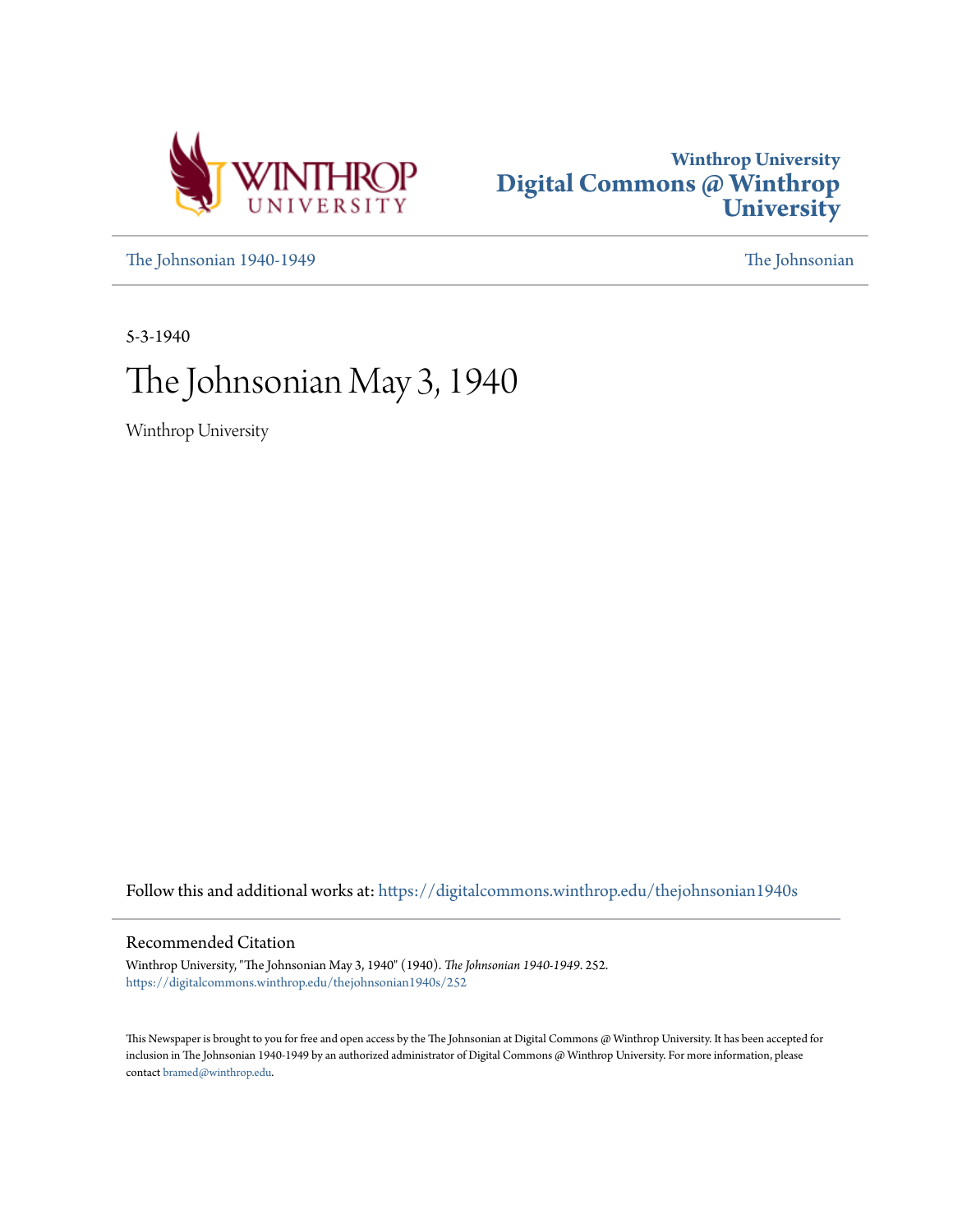

# **500 To Attend First Junior-Senior Dance Here**

# Freshman **Counselors Appointed New Group Marks**

**Return to Junior, Senior Counseling** 

Thirty-two rising juniors and seniors have been selected to serve as freshman counselors for next year, according to Rose Willcox, chief -lor.

The girls were chosen by Robin Philip YWCA executive board, containing of the faculty advisory

in a cycle of the fact the cycle of the May Day<br>the YVCA executive board, con-<br>co-director of the May Day<br>board and YVCA officers, Miss<br>board and YVCA officers, Miss<br> $\frac{1}{2}$ <br> $\frac{1}{2}$ <br> $\frac{1}{2}$ <br> $\frac{1}{2}$ <br> $\frac{1}{2}$ <br> $\frac{1$ 

son, mes gris who will serve a septected to report to their considers connected a server to the assigned connection and the performance of the assigned Mary E. Translate, Northern Mary E. Translate Mary E. Translate Mary E

ey Zeynat, and Betty Hamilton, Naturelland, Rangeley, Elmina Bedenbaugh, Research Steed Bland, Research Steep News, Naturelland, Research Anne Wisc, Dentyle, Naturelland, Anne Wisc, Dentyle, Richard Highlower, Naturelland,

Frances Lancy, Nancy Mayes, Elate Chelinon, 11:36; Mars And Anne Meth, David Brownl, 11:36; Similar Similar, and Phyllis, Similar Similar, and Phyllis, Similar and the second of the second of the second of the second of t



Edith Gentry, auth o-director of the May Day

Student teaching assignments for Winthrop Training<br>School and Rock Hill high school for drat semester 1940ced by

Seniors assigned first senere teaching positions are

The student's name, grade to which the is assigned and hours.<br>The student and hours in the studies of the studies of the studies of the<br>Simbon S320, Halley S120, the S120, Marson S320, Louise S200, the<br>studies of the Glau

# **Walker To Reign Over May Court Dancers Act Parts Famous Lovers In**

"Festival of Venus" In one of the most colorful events of the College season. Margaret Walker, .iender Margaret Walker, Liender<br>brunette of Johnston, will be crowned Queen of May tomor row afternoon at 5 o'clock in the amphitheater. The crown, the ampiriture and recover, the crown,<br>passed on from year to year,<br>will be placed on Margaret's<br>head by her maid-of-honor,<br>Jeasie Huggins.

lead by ner mata-of-nonur,<br>
lead by the charged mata-of-nonur,<br>
served by it other attendants,<br>
four chosen from each class, Mar-<br>
served will also enact the role of<br>
Yerous at this elevation. Bettle<br>
leady hay celebration

(Continued on page pla)

# Smith Holds Office

In State Y Retreat  $re$   $tr$ 

Connie Smith, sophomor<br>Bishopville, was elected as Conne Smuo, sopnome terms<br>of the state spring Y. M. C. A.<br>T. W. C. A. expect for next year.<br>The election took place at the re-<br>treat held at Camp J. O. near Columbia last weekend.



Pretty, willowy Margaret Walker, senior from Johnston who will ascend her throne tomorrow to reign over the annual campus May Day festivities. A crowd of over 2,000 is expected to witness her coronation and the celebration given in her honor.

### May Day Features Venus, Her Court, And Greek Myths

# Pastel colors. long dresses, beau<br>tiful girls. regal queen. All these<br>spell May Day and symbolise the<br>end of four school years.

Seniors forget Training School and job-hunting for two days<br>Juniors pray that nothing drastic will happen to their planet, and<br>will happen to their planet, and<br>underclassman bappliy put down perallel and term papars to<br>into the spirit of Winthrop's

day Of course there are those min-<br>or behind - the - scane tragedies<br>which must be expected. Doris'<br>dress was several also too small<br>and he to be recorded from the<br>factory the choruses insist they<br>don't know their dances.

lumbia has tweekend. We are the set of the same that the control of the control of the state and the state is a state of the state in the state in the state in the state in the state in the state in the state of the Walker



**Sophs Elect Minor** 

Durnam were elected secretary and<br>treasurer respectively of the ris-<br>ing junior class at a meeting in<br>the old auditorium last week, and Jacqueline Rouse was elected to<br>the Student Government Council to rentace Polly McGill.

Jewel Carmichael and Elizabeth Collins were elected co-cheerleaders, and Vivian Major, pianist at

# **Phelps Tells Grant After Parent Poll**

Allowed to dance for the<br>first time in Winthrop's his-<br>tory, seniors and their dates will move tomorrow tonight amid the gay, colorful sco of a tradition-breaking junior-senior celebration, according to Margaret Fant, chairman of funfor-senior. Also for the first time, this annual senior frolic will carry out a different theme from the one<br>played up in May Day festivities.

Coming as a surprise to College students is President<br>Phelps' announcement that permission to dance under supervision of the faculty has been granted as a result of a parent - patron poll which showed 6 to 1 approval of the innovation. A faculty committee, headed by Dean Kate chaperones for the dance. Approximately 500 seniors and their dates will move to the music of Harry Raymond and his Newberry orchestra when<br>the first dance begins in the dining hall after the ann banquet.

Deniquet,<br>
Treislent Phelps emphasizes the<br>
rect that permission is given only for the land tremission for hitter daming<br>
nor the land of the permission for hitter daming Reputation<br>
permission for hitter daming Reputation

(Continued on page six)

# **Graves, Lee, and Mitchell Commencement Speakers**

Dr. John Temple Graves, H. editor and author from Hirmingham, Ala., Dr. Robert G. Lee, well-known Baptist minister, and S. C. Mitchell of the University of Richmond will deliver the commencement addresses of the final exercises of the 1940-41 session, according to an announ from the president's office.

Dr. Graves, one of the South'<br>foremost lectures, will deliver the<br>commencement address on Mons<br>day morning of commencement<br>week A journalist of the first<br>many week A pointing rank, an authority<br>rank, an author, and an auth

column Dr. Lee, pastor of the Bellevue<br>Baptist church of Memphis, Tenn.,<br>will be the speaker at the bacca-<br>laureate sermon Sunday night.<br>Dr. Lee is formerly of South Car-<br>olina, having once been pastor in<br>Car-

Dr. Lee is formerly of South Car-<br>
Dr. Lee is formed that the pair of the set of Mill church.<br>  $\frac{1}{2}$  Fort Mill church will result the Mill church<br>
the Mill church paint of Representation<br>
profession of history at the

# **Grand Jubilee in Clio**<br>Wednesday Afternoon

**Premieration** The means of the most control in held at the last regular metting of Debater' lengue each year-<br>lock place in Clich hall Wednesday<br>determon.<br>Reports were given by representing a Reports were given by represe

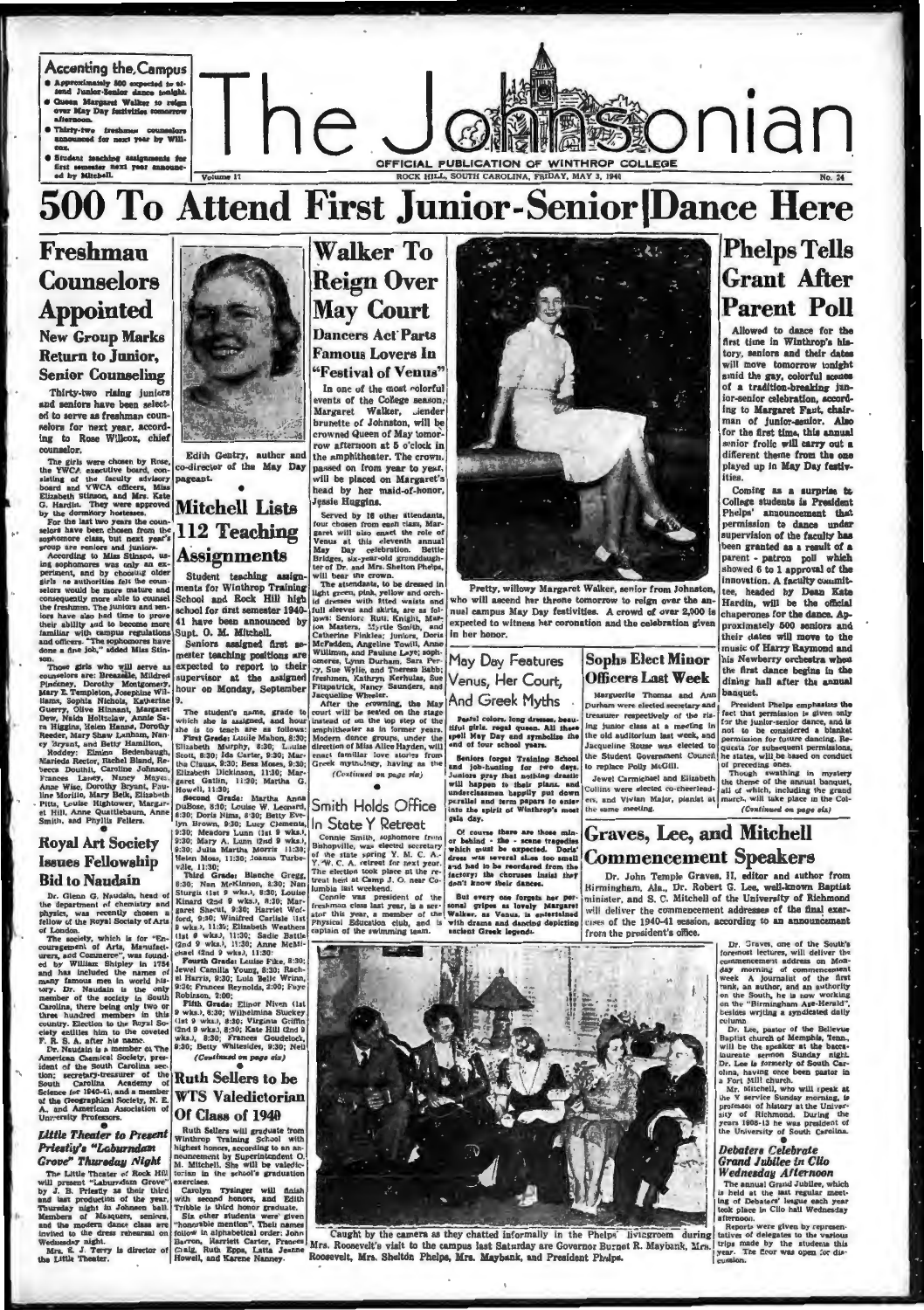Episcopalians Weary Sophs 'Pass Out Quietly' After Seven Hour Standard Test By PEGGY HOWELL

With "Please pass out quietly," Mr. Kelly dismissed over of the case was out queety, are near out to the Tuesday afternoon. The sophs had completed seven hours of the homore testing program prepared by the American Council in Education.

cil in Education.<br>
All students in their second year-<br>
All students in their second year-<br>
of college attendant all space of college attendant all space better<br>
the matrix year they have been given<br>
the last Vinhiton by t

ad evaluation.<br>The results of the tests will be<br>ampered to the students' appraisis of her own abilities, and will<br>now the achievement of What-<br>are proportions as compared to<br>the of other colleges over the<br>that of other col op sophome<br>it of other<br>ited States.

United States.<br>The apphonours were dismissioned from classes Tuesday in order<br>that they could devote be entire<br>day to the testing. In the morning<br>day to the testing. In the morning<br>two test were Couperative Eng.<br>The test w

eneral Culture Test.<br>At 8:30 the tried sophomores<br>hassed out" of the auditorium<br>high such comments as, "They got<br>be down", "The only beautiful<br>ing about them was the way<br>pay were typewritten", and "I've<br>eard of agriculture

Hardaway-

**Hecht** 

Charlotte, N. C.



pastor of the Myers Park Presbyterian church in Charlotte, N. C., who will speak at

# **McCartha to Head**

" a Walker McCartha was elected president of Beta Beta Beta, antional honorary biology frater-<br>nity, for next session at a called meeting Tuesday night at 7 o'clock<br>meeting Tuesday night at 7 o'clock<br>hall

hall, the new officers are Julia Ray<br>Neithe, vece-president; Ruth Sin-<br>Neithe, vece-president; Ruth Sin-<br>Neithe, vece-president, Thus Sin-<br>New Banker, treasurer; and Neile<br>Dr. Margaret Hess was re-elections<br>of Tri-Beta app

**ORRECTION Wholesale Groceries** 

**COME TO SEE US** 

For

**SPECIAL UTILITIES** 

At

McCRORY'S

E. Main St. - Phone 227

When Visiting New York<br>Take Advantage of Our<br>SPECIAL COLLEGE RATES

following reduced rates, originally confined to Facu<br>bers a d their familias, ara now offered to the Stude

Hotel Latham

th St. at 5th Avenue, New York City

The folk

Body as

**SINGLE ROOM-Privale Bath** 

DOUBLE ROOM-Private Bath ...

2-ROOM SUITE-Private Beth 14 pe

DOUBLE ROOM-Private Bath (twin beda) ..

2-ROOM SUITE-Private Bath (2 or 3 per

Last week s "Johnsonian" stat-<br>ed that the debate team of Bailey-<br>Padgett lost one round of debat-<br>lag in the freehman debate tour-<br>ney. This negative team was un-



The Rev. Jame **A.** Jon

# vespers Sunday night at 6:45.

**Tri-Beta Next Year** 

Cook Lauds College | the rocks are . . . Don't centous<br>Music Department | education with pedantry."

**Music Department** In Wed. Assembly

 $\bullet$ 

Praising the facilities of the metric of the Winth<br>representation of the metric Dr. James Francis Cook, editor of "Evade", president of<br>the reservation and the presence Francisco proposer. Francisco is the<br>presence functi udience Wedn  $\overline{\mathbf{s}}$ 

onence weanesday.<br>Speaking of Winthrop, Dr. Cook<br>id, "You have in this magnific-<br>t building one of the three or<br>pr best equipyed musical insti-<br>tions in the world."

utions in the world."<br>
Dr. Cook cited numerous ex-<br>
mples of successful people who<br>
new profited from musical train-<br>
neg, and discussed the beneficial<br>
nind-training which comes from the "enormous concentration"<br>
he "enor

Presents

Aragular \$1.18 des of **ENGLISH COMPLEXION** 

J with "Boad and a charming bottle of **TOILET WATER FREE**  $$1.10$ 

**Open Meetings** 

**Here Hodday** was hill oakland recinq a mill in the spin and the spin and the spin of the control in the College pertine means the control of the College pertine relation of the College pertine relation of the college per

**Local Librarians Attend** 

Meeting in Greenville<br>Last Friday and Saturday the Misses Dacus, Davis, Huntington

Misser Dacus, Davis, Huntungton, Hand Slaughter, Winthrop librarians, and John G. Kelly, stended<br>the meeting of the State Library<br>association in Greenville.<br>Archibald MacLeish, librarian

We Can Sell

'You

**FIRESTONE** 

Marshall Oil Co.

**PHONE 448** 

Let

**YOUR** 

 $\mathbf{w}$ 

**CANTEEN** 

**Serve** 

You

Sandwiches ...

 $Candy \ldots$ 

 $Crackers...$ 

Also Notions

**COME IN** 

**AND SEE!** 

Fruit...

Drinks...

of congress, delivered the dress. The theme of the was "Adult Education".

# One Shouldn't Ride | Kelly Announces Changes With "Strange" Men In English, Biology Exams

All freshman English classes will take final examinations<br>on the same day, all sophomore English tests will be administered on a common date, and general biology students will<br>be given a mass examination, according to the announced by John G. Kelly, registrar.

The English examinations will be given under individual instruct-<br>The mass examination for all biology students will be given in ors. Tille

man hall leeture room.<br>Having the room. at the same time will enable to

| to give similar tests together, says Mr. Kelly.                                 |
|---------------------------------------------------------------------------------|
| <b>Schedule of Senior Examinations</b>                                          |
| Second Semester, 1939-1940                                                      |
| Monday, May 20, 1940:                                                           |
| All recitations coming at the 3rd period M. W. P.  8:30-10:30                   |
| All recitations coming at the 2nd period T. T. S.  2:00- 4:00                   |
| Tuesday, May 21, 1940:                                                          |
| All recitations coming at the 4th period M. W. F.  8:30-10:30                   |
| All recits tons coming at the 3rd period T. T. S.  2:00- 4:00                   |
| Wednesday, May 22. 1940:                                                        |
| All recitations coming at the 5th period M. W F.  8:30-10:30                    |
| All recitations coming at the 5th period T. T. S.  2:00- 4:00                   |
| Thursday, May 21, 1940:                                                         |
| All recitations coming at the 4th period T. T. S.  8:30-10:30                   |
| All recitations coming at the 6th period T. T. S.  2:00- 4:00                   |
| Friday, May 24, 1940:                                                           |
| All recitations coming at the 2nd period M. W. F. . 8:30-10:30                  |
| All recitations coming at the 6th period M. W. F.  2:00- 4:00                   |
| Saturday, May 25, 1940:                                                         |
| vil recitations coming at the 1st period M. W. F 8:30-10:30                     |
| All recitations coming at the 1st period T. T. S.  2:00- 4:00                   |
| Note: All courses numbered 40 and above are to be considered senior             |
| subjects except any such course which does not have a senior<br>enrolled in it. |
| <b>Schedule of Regular Examinations</b>                                         |
| Second Semester, 1939-1940                                                      |
| Friday, May 24, 1940:                                                           |
| . All recitations coming at the 2nd period M. W. F.  8:30-10:30                 |
| All recitations coming at the 6th period M. W. F.  2:00- 4:00                   |
|                                                                                 |
| Saturday, May 25, 1940:                                                         |
| All recitations coming at the 1st period M. W. F.  8:30-10:30                   |
| All recitations coming at the 1st period T. T. S.  2:00- 4:00                   |
| Monday, May 27, 1943:                                                           |
| All recitations coming at the 3rd period M. W. F.  8:30-10:30                   |
| All recitations coming at the 6th period T. T. S. 10:45-13:45                   |
|                                                                                 |
| Tuesday, May 28, 1940;                                                          |
| All recitations coming at the 2nd period T. T. S.  8:30-10:30                   |

All recitations coming at the 4th period T. T. S. ...... 8:30-10:30<br>All recitations coming at the 5th period M. W. F. .. 2:00- 4:00



# **With Sports Visor**

For Golf ... Tennis ... Horseback-Riding

Motoring . . . Beachwear . . . Hiking

Gardening, Etc.



GOLF GLOVES **TENNIS BALLS** 25c & 35c **ENNIS RACKETS** 81.85 -"IT PAYS TO PLAY" ROCK HILL HARDWARE CO.

Quality and Service Since 1893

**FANCY, HEAVY GROCERIES** CITY WHOLESALE CO., INC. **PHONE 574** 

PALMETTO QUARRIES COMPANY Phone 5131 CRUSHED GRANITE FOR ANY CONSTRUCTION

icians must have.<br>Cook quotations: "All education<br>has one great objective, and that<br>a navigation-to meet the prob YARDLEY. **BAKER'S SHOE SERVICE** FOR A LIMITED TIME

**Delivery Service to Winthrop** 

81.40-\$1.78

82.00-82.50

\$3,80-\$3,80

84.00-64.00

**Min** 

....... \$3.88-\$3.50

. س

**POWDER** 

**BOND STREET'** FOR BOTH

lorry and get your<br>mode is mother

Phillip's Drug Co.

**GUM-DIPPED TIRES** 

sday.



# CUSS, DISCUSS AS DIGITAL INCRETE CUSS (ASS CHE AND TRIGGALISED AND an and white and hite that Pink he there with be there will be administrated in the search of the search of the search of the search of the search of the

Seniors Primp, Groan and Giggle,

'Cuss', Discuss As Big Night Nears

**Here Today** 

to. There are telephone, calls . . . ors of the rainbow. Lovely, long-<br>Telegrams . . . Specials . . . "Sorry, a walted day of romance and ex-<br>but I have a re-exam" . . . "Bring- cliement . . . Junior-Senior . . .<br>ing kid b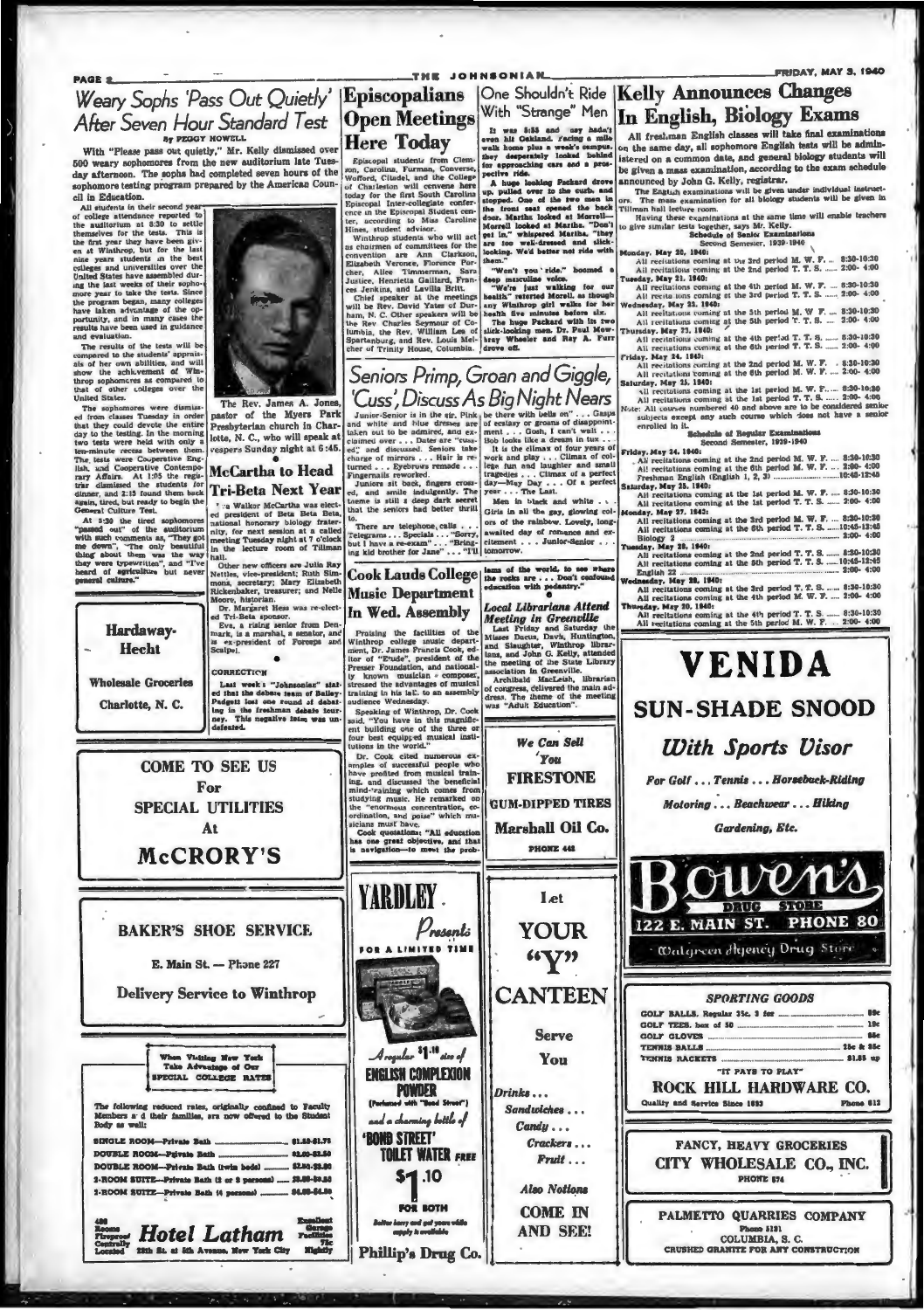**FRIDAY, MAY 3, 1940.** 



Taking over the campus key positions for 1940-11 are the ten student leaders pictured above. Reading from left to right (back row) are Margaret King, president of the rising above. Reading troni sett to raint (once row) are anargaret rang, pressuent or use ranning provided to successive present of the Student Government; Pauline Laye, president of the Student Government; Pauline Laye, presiden Kneece, president of the Athletic a Thelma Hicklin, praident of the Y.

Juniors Give

# **Dunlap To Preside Over Sky Sweepers** For Year 1940-41

For the Bullet Pullet property interests of the Skelle Dunlap, rising junior<br>from Rock Hill was elected presi-<br>dent of the Sky Sweepers for next<br>year at a meeting Wednesday<br>night. She succeeds Carol Green

mertury Wednesday<br>
of Hendersonville<br>
of Hendersonville<br>
The other officers are as fol-<br>
lows: vice-president, Ruth Sim-<br>
means, recording secretary, Mar-<br>
garet Martin; corresponding sec-<br>
retary, Lella Lindler; and treas

ed so that officers may be nom-<br>inated and elected at the April Rondo ting.

Dine Whe Your Mather Dined<br>The PERIWINKLE TEA ROOM favorlie esting place of<br>throp Daughters. Mothers<br>Fathers for many years Drop in Any Time for a<br>sty Sandwich or a Full Meal<br>PRICES REASONABLE The Periwinkle Tea Room **Let SHERER'S Clean and** Moth Proof **Your Winter Clothes** for **Summer Storage SHERER'S** Dyera & Cleaners

Phone 162

# Music Recital I ILISIC INCULATION IN STATISTIC THE TRIMATE STATE THE REAL MAN AND MAN USE THAT A REAL BURGIVE IN STATE OF SURFACE IN STATE ORIGINAL THE STATE OF THE POST OF LUMB AND THE POST ON THE POST ON THE POST ON THE POST ON THE PO Mennetto Op. 31 No. 3 ... Beeth<br>Elizabeth Weathers

Elizabe<br>- XVI ax  $M<sub>0</sub>$ 

Nondo<br>
Rondo<br>
My Heart is Weary, from<br>
My Heart is Weary, from<br>
Natechda - Themas A. Goring<br>
Sarah Meadors Lunn<br>
Dinamic Op. 9, No. 6, Paderewski<br>
Elizabeth Weathers<br>
The Paul of Quietness<br>
Mhorning<br>
Marman Cate<br>
San Mouri aninoff<br>Tyson ning<br>Moods<br>Sarah Mead Tyst<br>
Sarah Meadors Lunn<br>
nezzo Op. 116, No. 4, Brahn<br>
Op. 27 No. 7, Chop<br>
uie Impromptu Op. 66

Alle May Walker

 $L_{\text{C}}$ Alle May Walker

Elizabeth<br>Exactly 260 college and univer-<br>sites are participating in the<br>pilot training program of the Civ-<br>il Aeronautics Authority.

The Sanitary Market<br>
Deslers in Fresh Meats of<br>
Fish and Oystern in Beason<br>
Country Produce A Specially<br>
Telephone 407 Trade St.<br>
Telephone 407 Trade St.

**For Distinctive** 

**FURNITURE** 

 $S_{\theta\theta}$ J. E. Bass & Sons

**REMEMBER MOTHER** 

**MOTHER'S DAY** 

WE CARRY A COMPLETE LINE OF CARDS, GIFTS, ETC.

J. J. NEWBERRY CO.

# **Methods Students Observe at Ellerbe**

THE JOHNSONIAN

**High Schools** 

**Give Concert** 

**Here Sunday** 

**School on Tuesday** Concepts of a detection of the Microsophile<br>by Miss Maude Hail, Dr. Paul<br>Wheeler, Miss Bessie Pong and<br>Carl Brown observed activities of<br>the famous Ellerbe, N. C. school<br>Tuesday.

She Liked, But

Carl Brown observes activities of the Likedy, But<br>the famous Ellerbe, N. C. school She Likedy, But<br>Treaty, The students, sixten of whom She went to Charleston<br>The students, there is a studied based as the data girls in me papers.<br>Mrs. P. M. Whesler, Mrs. A. C.<br>Wheeler, and little Marquis Wheel-<br>er accompunied the group.  $\ddot{w}$ 

WTS Students Win

In State Contests Three students from Winthrop<br>Training School were judged win-<br>ners in the High School League<br>Mental contest held to Columbia<br>last Wednasday, Thursday, and

Friday. Friday, Gardyn Tysinger, Gardyn Tysinger, and Edith Tribble were winners in Prench; Ruth Sellers in Eng-<br>iin), and Carolyn Tysinger in Eng-<br>iin), and Carolyn Tysinger in his-<br>tory.<br>Seven Training School students<br> $60.64$  p

FORT GOES TO DAVIDSON<br>Dr. William Fort will attend<br>meeting of the North Caroli<br>Philosophical Society at Davids America's best dressed. don Doncasters

**Tailored** dresses and blouses in fine fabrics

Doncaster Collar & Shirt Co. rfordion, N. C.

w York's Most Excl

Calling All College Girls

Whatever the reason for your<br>coming to New York, there are many reason why you residence. Daily, it do<br>should make The Barbiaon for the should make The Barbiaon for the real<br>form the relinement and recrease accustomed. Mus

that add zest and joy to life.  $\begin{array}{c} \textbf{700 room, each with a radii} \\ \textbf{Tails, from $32.50$ per day} \\ \textbf{from $313$ per work} \end{array}$ 

riot.ch Barbizon

**THOMAS AND HOWARD WHOLESALE GROCERS** CHESTER, S. C.



Solomy Henry Crayer, Burleigh<br>Deep River 2, Capella Choir<br>De Gospel Train Christianen<br>Song of Praise, Burleigh<br>Song of Praise, Bach-Christiansen<br>Diff Thine Eyes<br>Medical Christianen<br>Come Agein, Sweet Love, Dowland<br>Gloria fr

A Cappella Choir<br>
Mozar

Reck Hill high school and Win-<br>throp Training School will present their gies clubs and bands in a<br>community vesper service Sunday<br>at 4:30 o'clock in the Winthrop<br>calleng auditorium. community vesper service Studies<br>
of 4430 o'clock in the Winthrop Studies<br>
collides audiorium.<br>
They will be accompanied by<br>
Mary Christine Louss at the organ,<br>
They will be accompanied directors are<br>
and by Elsis Allen, M

super-ushers for '40-'41 are<br>Elinor Niven, chief marshal, a relect group to be named

> **Lake Conducts Lectures** On Doctrines of Church<br>Rev. Julian Lake of Rock Hill<br>gave the first of a series of talks<br>on the doctrines of the Presbytergave the first of a series of tanks increase  $n_{\text{L}}$  in the decirious of the Presbyter-<br>in thurch at the regular P. S. A. May 5 and 19 at five o'clock at<br>meeting Sunday.  $\alpha$ . Nay 5 and 19 at Avenue Presbyterian<br>meeting

Drink

(oca Cold

# **PAGE 3** Orchestra To **Give Concert** Thursday

The College Symphony orchestra will present its annual spring concert Thursday evening a t $8$  o'cleck in the new audilorium, according to Emmett Gore, conduction,

or.<br>Christine Riley, mezzo-soprano,<br>will render two selections during<br>the concert. Violin soloista for the<br>occasion will be Elizabeth Sou-<br>nowski, Eleanor McDermid, Mar-<br>thurba.<br>Hurba.

m. Tschaik...<br>Miss Riley<br>from "Carmen"

There will be no admi

There will be no annualized<br>charge.<br>The orchestra is size scheduled<br>to give concerts in Anderron Tues-<br>day evening, and at Green Wed-<br>nesday night.

# **Sequedilla** from Miss Riley<br>Rweethearis"



It's something Coca-Cola<br>gives that millions have liked<br>for more than fifty years,—a<br>happy effec-sense of com-<br>plete refreshment that adds<br>to your enjoyment of ice-cold<br>Coca-Cola. No wonder prople the world over say: get a<br>Coca-Cola, and get the feel

THE PAUSE THAT REFRES **Real and methods of The Con-Cala Co. by<br>ROCK HULL COCA-COLA ROTTLING COMPANY** 

**Come to See Us** 

We Are Glad to Serve You

**CATAWBA LUMBER COMPANY** 

Merchants Wholesale Grocery, Inc. COLUMBIA, S. C. "19 Years of Dependable Servi

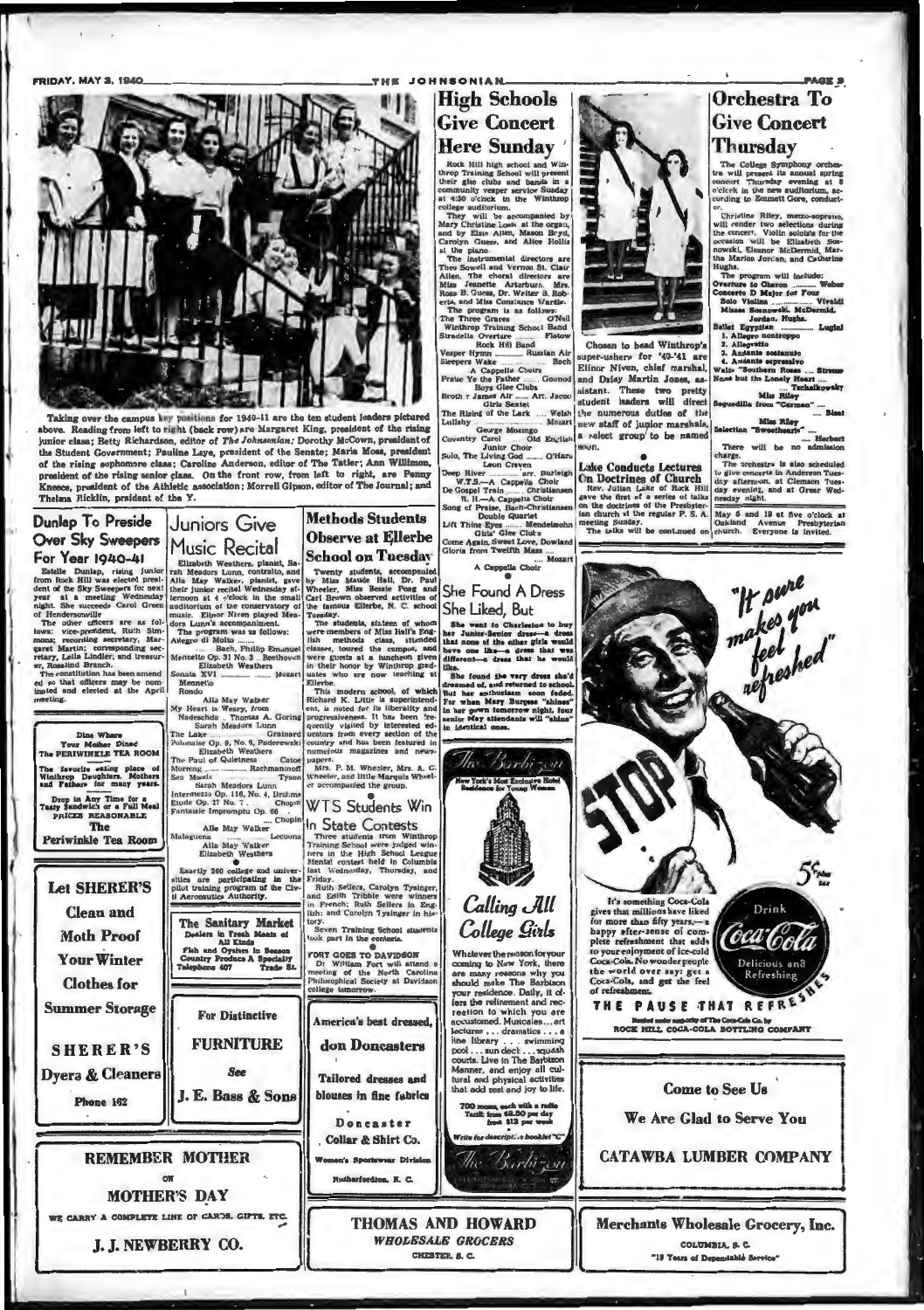### EDITORIALS **OPINIONS**

### **•** Dancing-On Trial

And so, seniors, you've got that long-prayed-for privilege of daocing at junior-senior. And too, you've got nnother responsibility -that of making dancing here a permanent feature of our college life.

Dancing has for years been a dreamed-of privilege at Winthrop. The granting of it did not happen ight. Even though we, with youth's impetuosity, have often rebelied at time-taking processes when things badly wanted were concerned, we're glad now that our administrative force look time to wet the six-to-one approval or our purents bcl'ore allowing us to participate in this boy-girl social

grace.<br>But even with the backing of our parents, Winthrop's stockho ers, our newly acquired social as-<br>met is still in the temporary stage. Once again students-and this time the seniors-must prove their capability to take on another rensibility before dancing can actually be set.down as one of our constitutional rights.

If the terpsichorean art-and matter if it be called "supervised dancing"?--is to be ours for keeps, every member of the senior must realize that this juniorsenior dance is up on trial. The havior of each senior and of her<br>date will count much in adding up the whys and why nots of danch here. In behalf of ouraelves and in behalf of future Winthrop danghters, we ask this year's graduates to do their psrt to make dancing at Winthrop one of our permanent social assets.

# • **e Up-or Down-Grade**

All week we've been listening to grumbles about a changed grad system, a system little understood by most students because they haven't waited or asked for an explanation. And to us, this general

**CASUALLY** 



**\*** The wise word for those long.winded ex• arns to which they were subjected last week

say that we blame them. Endurance, after so long a time, was the only thing<br>that mattered to the students who apt from 8:30 'til 1 o'clock and from 2 until 6 o'clock. Their brains didn't click, their backs ached,

**For The** *Wi.,dom*  Of Ye their eyes burn-ed ; after hours, said one, "I just can't endure this

endurance test. a bit longer!" Yet, tiring though they may be, we can't con idea behind the tests. As follow.

upe to the freshman-year tests, we think they're pretty good. At least we'll know just how much Winthrop has pulled some minds from the ruts-and we'll know too. just how our sophs rank with other sophomores all over the nation.

• Thia week an error we made in last. week's column was brought. to our attention, and because we like to live up to that journallstie ideal of accuracy, we publicize our mis $take = and$   $enc$ 

*W• Stand* rcct it. To Kap-Corrected pa Delta Pi, in-<br>stead of to Pi

Kappa Delta, goes the credit for<br>bringing Miss Wil Lou Gray here<br>to talk to first voters. No matter the sponsor, in our opinion, the deed is still praiseworthy.

alarm seems unnecessary and un-

warranted. It is campus knowledge that Dean Fraser recently issued letters to all members of the faculty, and in those letters saked members of the faculty to conform to a proposed grade curve. But what is not campus knowledge (and what compusites have not made much effort to find out) are the contents of and explanations in these letters.

By the curve, as we understand it. approximately 7% of a class will receive A 's, 24% B's, 38% C's,  $24\%$  D's, and  $7\%$  (the same as always) E's or F's. And with that last comes the rub—and the stu-<br>dent alarm. Winthropians are worried about this percentage la-<br>belled "flunk". To their excited<br>minds the curriculum committee's proclamation means only one thing -that 7% of each class *must* flunk. That, flatly, is not the case. In fact, the set percentage does not in:ply that faculty members need fail anyone. And, as Dean Fraser puts it, teachers can lower this percentage, perhaps to zerc, by devoting "an unusual. perhaps unwarranted amount of time" to their poorest students. (This, of course. is left up to the faculty—and in our<br>opinion, it's a task to which more<br>shoulders could be set.) Also, the personneh of a given class termed exceptional is to be considered

before this curve is followed. According to Dean Francy (a the curriculum committee), this new grade system has been made to eliminate marked variations in grades given by different teachers in the same department and in<br>various departments. To us, it's a various departments. To os. it'a a good, a very good, idea. Too often a student has made nice marks un-<br>der a too-lenient teacher one seand then has been felled by poor grades delivered by a stricter professor in the second semester of that continued coursedisheartened, bewildered because there was no such marked difference in the work she had turned Quoting Dr. Fraser, "It seems to be good sportsmanship for faculty members to refrain from<br>grading much easier, or much

harder, than the faculty as a whole . . ." Maybe our explanation (a student's interpretation) of the new grade system does not suffice, but

at least we've tried to case your minds about the 7% flunk situation.

• • • • • As Others See Things • • • • • • • • • • • • • • • • The Winhmop band has just addet. York World's Pair the biggest and some degree of intelligence, a sur-<br>another successful trip to its Children content and a ma The Winihrop band has just addet. York World's Fair the biggest and some degree of intelligence, a sur-<br>another successful trip to its credit. best trip thus far in Winihrop's his- prising frankness, and a magnetic<br>Let's g ly deserve iii They went to Charles-<br>the 'antional recognition that the poraneous discussions with us and<br>for and played their best to meril Sand has won for us.<br>the "chs and aha" of the tremendous<br>the "chs and aha" of the

vere met and overcome with hynne life as it<br>colors. They wrned their trip to the life as it

of the' b•nd, and by ou:;· loyaUty and wilh her. NI ou r uniforms. ..

Published weekly, except during heliday or examination periods, during<br>the College year under asspions of the Pollege year under asspions of<br>disseminate College news, (2) provided<br>disseminate College news, (2) provided<br>inn

welfare of Winthrop college.<br>Entered as second class matter November 21st, 1923 at the port office<br>at Reck Hill, S. C. under the act of<br>March 3, 1879.

marco o, 1019., etc., and filled per year.



the Twenties and the Thirlies. Io re- and Texas. Néw not content to have ports on the negotiations between his hero ecomplish every ave-in-<br>England and Germany and Zesgland's spiring decid that happened in from<br>also on th of a "popular nature", Mr. Adams books. Here's a glimpse of some of<br>launches into the affairs of the mis- them: trets of the oceans ifor the time be- Empire on the Seven Seas .... ing, at lebatl in his recently published ....... James Truslow Adams.<br>book. "Empire on the Seven Seas". Oh, Promised Land ...... James Street

But the field of non-fiction is sur- Fallure of a Mission .... rounded on all sldts by hlltorlcal ·-· 11.J' NeTlle 8-adenoa novels, by accounts of unhappy Miss Munday ..... Sophia Engatrand school teachers who don't like being How Green Was My Valley .... when not to think, by a powerful Since Yesterday ... story by a negro of his race's prob- .... **Fredarick Lewis Allen**<br>lems, and by one man's version of Mr. Skeffington ..................... Elisabath the sinking or that super-liner, the A Small•rin9 of li,nonnce ·-· modern authors. Maybe it's a delay- Life At Carolà ············... Jean Grant<br>ed case of a little boy's love of play- Wolves Agahust the Moon ...<br>ing "cow-boy and indians"; no mat-

**nd Thing's** Sy Elizabeth<br>ter what it is, it has managed to<br>explure the imagination of many<br>writers.<br>This tenaclous hold of fictional histhe outstanding new, and not so new, writers.<br>books that have made their bows This tenacious hold of fictional his-

lately to the reading public. In this tory has been evidenced by the alterior selection you will notice a prominent most every-month superstance of a minority of non-fictional works. Here also then the first intervalse in munical wit. Occar Levant. Now to - tures of his hero from Georgis to the these commentaries on America in adventures of heroes from Virginia the Tweet in a set of the Vlare from Virginia and the Tairdies, to re- and Texas

told when to breathe and when not .... Richard Llawallyn to breathe, or when to think and Native Son .............. Richard Wright

Titanic. Somehow the historical .... Oscar Levant .... . Oscar Levant

and they placed Winthrop on the band play in chapel. The words between the chapel of the play of words between<br>front where it should be. ...<br>Iten kirs. Roossvelt and William Winter, Through their untiring efforts and **Fig. 1 and 1998** mews analyst.-enjoyed the way Mrs.<br>unbounded energy they have given Min. Roosevelt's brief visit here F. D. R. steered elear of answering

t is lived by the masses, and<br>that she is delightfully skill. fame of our Atna Mater were rather superb performance before the Gen- iul in sikiing over, around, and surprised when Mrs. Roosevelt ad-<br>eral Amembly. Mr. Biddle, you have iunong loaded political subjects. The imitted that she bad never heard of qur deep appreciation and sincere ad-<br>miration for your splendid work! rather lengthily boring lafk, and the come here. Pacification came when Feuorance possibles assumes the winding prior to her invitation to tengthily boring laB, and the come here. Parification canno when if tengthily boring laB, and the come here. Parification canno when if the Uk·<br>of the Uk·

The Johnsonian wants to matrice in<br>the a reputation for accuracy, there<br>our certains and fairmens in order with the Winthrop community.<br>Will you kindly call our attention to meet a measure up in<br>these three fundamentals of

# es lobby.<br>Naws Boans

MARGARIT BUCK, NANCY COO-



Monday to see "Re-<br>becca" in the plain pretty person of Joan<br>Fontaine having<br>trouble with that big attraction, Laurence<br>Oliver as Max de<br>Winter. Another plc-



lure with a past when • everybody. knows what eomn next. One o those bnt•.eller book producUom.

This Carolina-Winthrop band fe

good 1 can't forbear mentioning it again.<br>To Fer fear you might miss the very entightening words of a fallow-student<br>interior in the "Camescock" editor-the reply:<br>"And so, what do we do for summement?<br>"And so, what do we

smd<br>"I don't understand why you begrudge our ore small taste of the social sweets of<br>life-tor m at of our other life is not a so-

clat sweet.''<br>' Shouldn't she have signed it, maybe, ''The<br>Underprivileged''?

Underprivileges Theory of the Andrew Rice's<br>
And have you read John Andrew Rice's<br>
Boy in a Female College", Part 1, "Education in the South-1894" in which the man<br>
not only says that Clemson was a school for<br>
not only say ed and that The Clintel in Charleston was<br>called by Ben TiUlnan ine "dude factory",<br>both n lot other dedaht(w <sup>0</sup>hings about<br>South Carolina colleges.<br>Down t,; the serious senlors who are not

only having handaches over Jun'ar-Semior<br>flower-sending banquet partners, but hand-<br>nehes over occupations. Nealy Eign thought<br>this "Graduate's Lament" by Paul Rob-<br>erts expressive of our yet "vast army of<br>unemployed".

I'm well educated;<br>Tis easy to see,<br>The world's at my feet,<br>For 1 have my A, B.<br>M. A. will come next;<br>Then, of course, Ph. D.

But l"d chuck It all For a good J. O. B.

# **PERSONALITIES**

MARCARET WALKER

Tomorrow's heroine, the May Queen  $\ldots$ <br>Senior from Johnston  $\ldots$  Commerce maj-<br>or  $\ldots$  Tall , . . Dark hair , . . Moss-green eyes . . . Small features . . . Called "baby-<br>faced" . . The sophisticated type . . . Hafen<br>to be told that she's pretty . . . Claims she<br>can't understand why she's the queen of<br>the May . . . Is praying for suary weather<br>t

weather....Thas spuris of Clips her own hair ....Thas spuris of subseque on the ends of her leeds...Thas<br>bobby plus out before she gets out of best ln the morning ...Thas her own individual<br>in the morning ...Thas her own i p. O. . . N<br>motal cards.

Likes to rise when the cock: start crow-<br>ing ... Concentrates best from 5 'til 7:30<br>o'clock . .. Has acquired a lanack for<br>climbing a stepladder ... Curtains fall regxincing someone and the same set of the goal of the goal of the same state of the same state of the same state of the same state of the ball is changed ... A sole scale<br>control of the same state of the same scale of the s

home.<br>
Even-tempered, but has her modu...<br>
Seldom raises her voice ... Worries over<br>
details.... Generous with food, with<br>
clothes, with anything that comes along<br>
... Very rest ... Takes her three doing<br>
xverything ... R

us a band we are proud of. Many hast weekend left us positive of two entirfactorily any poisonous quastion<br>obstacles confronted tham, but they things—first, that the First Lady is Mr. Winter tossed her way.<br>were met and ov

### The JOHNSONIAN *Official Publication of Winth*

RAT A. Fuun, *Publisher*, and director<br>of courses in journalism BETT RICHARDEON - - Editor Hardway<br>ANN WILLIMON - Business Movement<br>SYLVIA NEMS - - - Managing Editor<br>ELUAANTH CULFETTE, Associat Ed.<br>MAMON CULFET - Fedires Editor<br>MEMON - Advertising Mgr.<br>DOMOTHY CRAWYOND, Circulation Mgr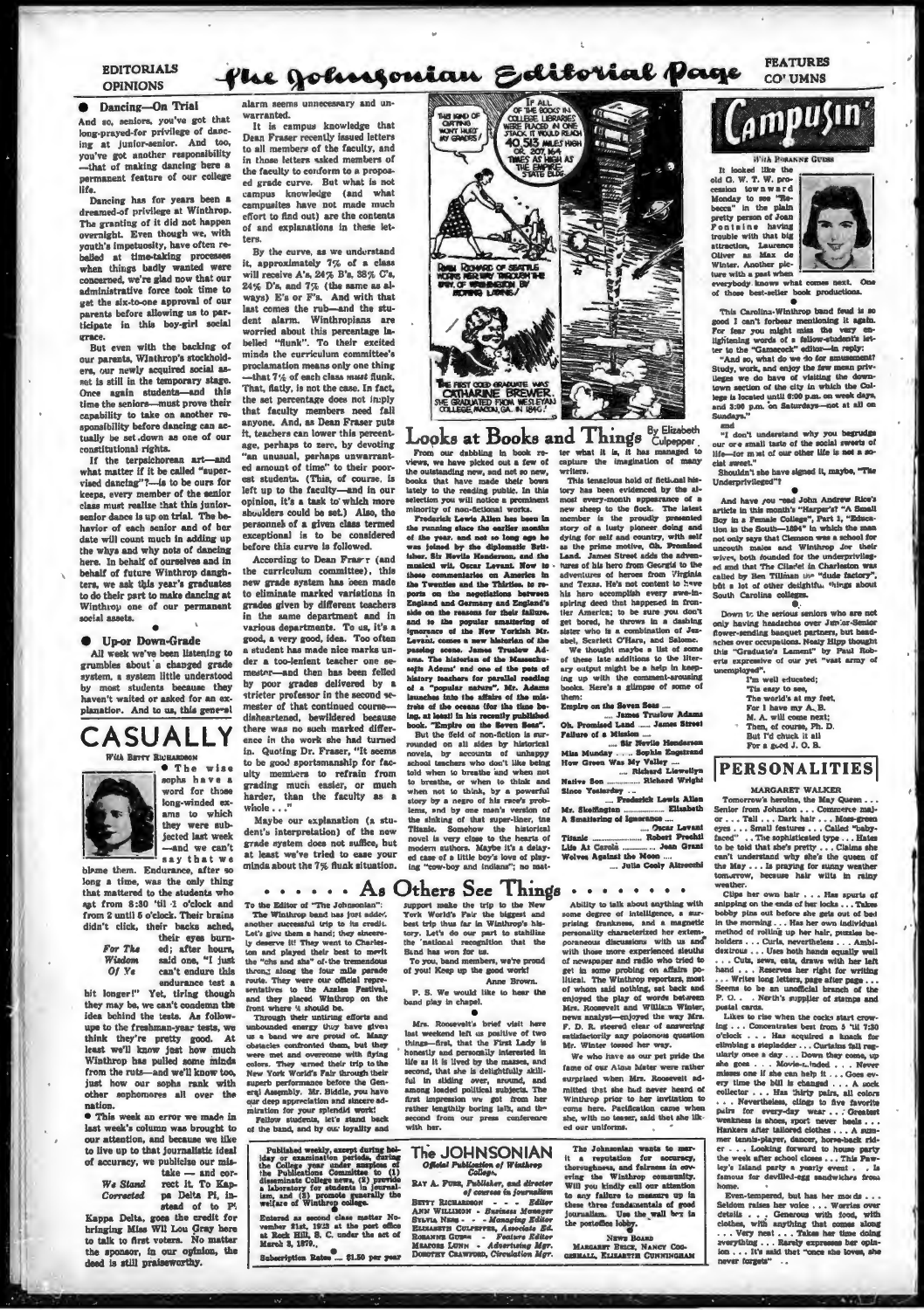**FRIDAY, MAY 3, 1940.** 

# Anna Airheart Reports This Social Campus



seting Sitte more of Easley, who was selected queen of the annual Char- $E_{21}$ leston Azalea Festival last week, is shown with Governor Burnet R. Maybank (left), who dem on her brow, and Mayor Henry W. Lockwood, of Charleston, who placthe dia ed the regal robe around her shoulders. Ere stine reigns as Queen Azalea VIII.

**COLOGNE & BATH POWDER** 

**Ingles and all of 200**<br>The state events - \$1.00 Dorechy Period<br>Ing state events - Duning Powder, beautiful project of the state of the state of the state

UULUUNE & UNIOR ST

English Department<br>
English Repartment<br>
English Repartment<br>
English Repartment<br>
Contribute Serbert and cheese creek-<br>
Entertains Majors<br>
With Informal Soirce Parte are the state of Mass Marie Marine<br>
Maria Magnetic Parte a

informal source we<br>alone the the safety within the the same room of Johnson hall. The term<br>of Scheck profession control of the Direction of the Direct steeded English majors.<br>
Development of Equation A. Babeck, profession

College Life Depicted In Sophs Pageant

Came sophomores, came seniors<br>-- and the occasion was a party in<br>Johnson hall Thursday night at<br> $7:30$  o'clock.

7:30 o'clock.<br>
As Edith Gentry, comforably<br>
setted in an arm chain, read a<br>
dury of an average senior's four<br>
years at Winthrop, the sophomores<br>
paratomined her experiences.<br>
One Castleman and Jeanne Win-<br>
castleman and Je

# Athletic Installation Banquet To Be Held **Wednesday Night**

We CUI-BSOUTY IVED to the Athletic association of the Athletic association and the Media Wednesday in<br>the main of the Athletic association of the Athletic association<br>of the main of the Sports. The theory of the Sports of

# THE JOHNSONIAN Many Meet Mrs. Roosevelt

At Brilliant Phelps Reception Dr. and Mrs. Shelton Phelps entertained at a tea for Mrs. r rankin Deiano Kocsevelt in their campus nome Saturday<br>afternoon from 4 to 5 o'clock. At one of the most brilliant<br>recoptions ever held in Rock Hill, the First Lady greeted<br>approximately 500 guests including about .60 Win receptions ever neig in Kock Hill, the First Lad<br>annroximately KOO guests including about. .KO spproxin<br>students.

reception ever held in Rock Hill, the First Lady greeted is<br>approximately 500 groents including about .60 Winthrop is<br>students. Somewhere the students of the measurement with the measurement with the internal measurement

Climaxing a series of parties<br>or each senior graduate, Dr. W.<br>S. Roberts, F. Darrell Peter, and<br>three there honored all senior<br>three three honored all senior<br>numer samples with a party in the<br>numer hall reception room Mon-

iors who did not participate in the receital served refrashments of<br>the receital served refrashments of<br> $\bullet$ <br>Thirteen University of Texas<br>students were on the British ship<br>Altenia when it was torpedoed at<br>Altenia when it ital.<br>Mrs. Roberts, Mrs. Gore, Misses Atheni<br>Joth and Buchanan, and the sen-the on

# Your

# **EVENING SHOES**

Will Set The Pace for The

# **JUNIOR-SENIOR RECEPTION**



**FRIEDHEIM'S** 

Liniversity Glee Club To Present Concert Tomorrow Night

1 Officerorum VIC (1915)<br>
The University of Bostin Carolines Given the direction of Nyah Williamson, will pre-<br>
ities dies club. under the direction<br>
sent a concert is the paw euclipsement and a concert is the paw euclitor



Belk's Dept. Store and the Contract of the Contract of the Second Second Second Second Second Second Second Second Second Second Second Second Second Second Second Second Second Second Second Second Second Second Second Se

er were the two starteness of the page of pageant.<br>
From a senior's arrivan at the<br>
Follogie har freshman year, to ther<br>
redurring from exchange teaching<br>
reduction a lew weeks ago, the sophomeres<br>
reant with happes of bri